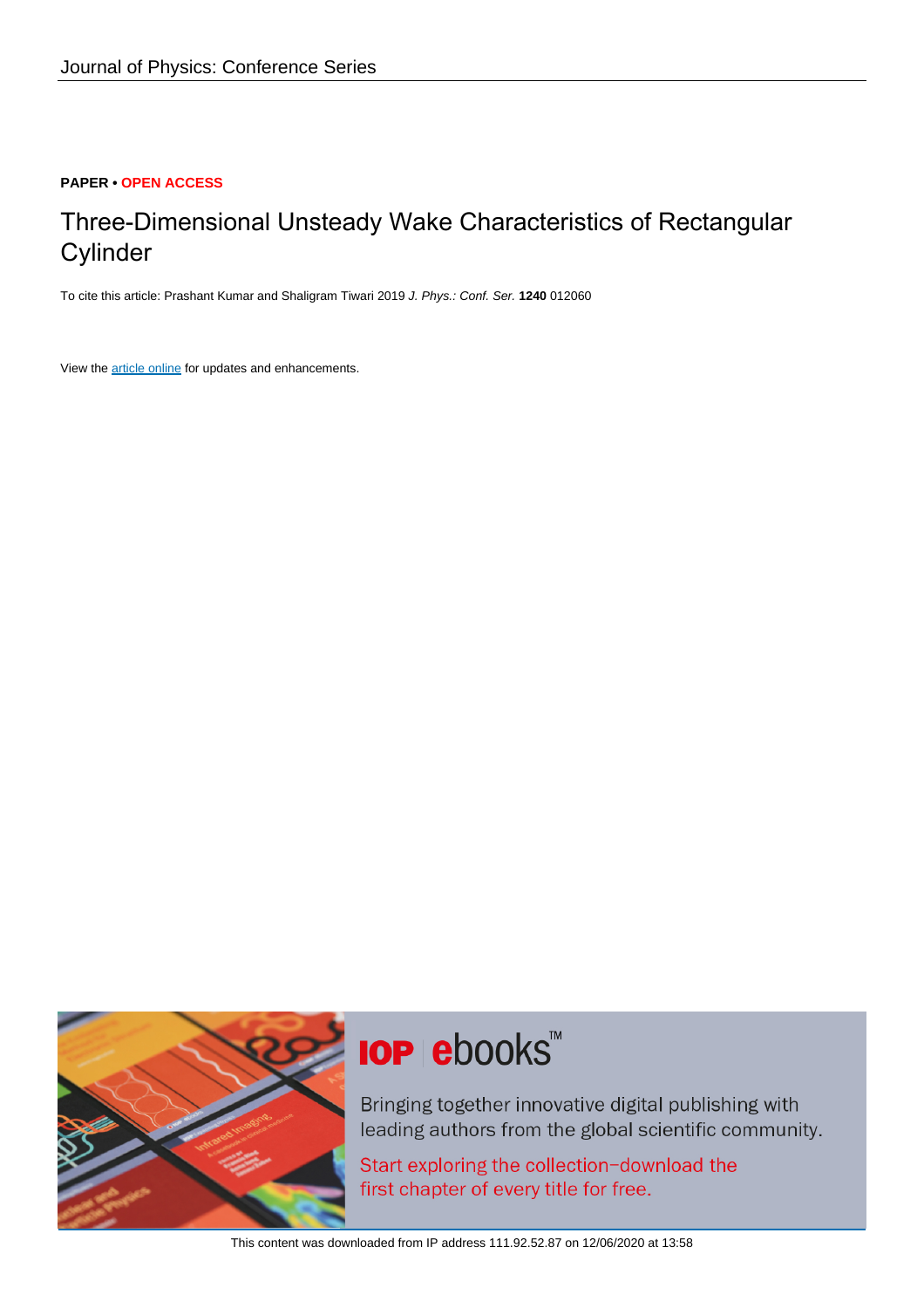IOP Publishing

## **Three-Dimensional Unsteady Wake Characteristics of Rectangular Cylinder**

#### **Prashant Kumar\* and Shaligram Tiwari**

Department of Mechanical Engineering, Indian Institute of Technology Madras, Chennai-600036, India

\* prashant98.nith@gmail.com

**Abstract.** Present study investigates three-dimensional flow field characteristics for flow past surface mounted finite height rectangular cylinder using Open Source Field Operation and Manipulation (OpenFOAM). Wake characteristics have been examined for different values of Reynolds number (Re) ranging from 140 to 200 and fixed height of the cylinder. Different values of side ratio (SR, ratio of longitudinal dimension to transverse dimension of the cylinder) have been considered varying from 0.5 to 3.0 for  $Re = 180$ . Effect of Re on unsteady wake flow has been presented using iso  $\lambda_2$ -surfaces. Unsteady periodic oscillation and effects of Re and SR on wake transition have been illustrated using Hilbert spectra of the transverse velocity signals in the wake. Wake shedding frequency and its distribution in energy frequency domain have been presented and analysed using marginal and Fourier spectra. Comparison between the two spectra reveals that marginal spectra extract lowest frequency which is not captured by Fourier spectra. Extent of nonlinear fluctuations in the wake and its distribution with the associated frequency have been analysed and quantified in terms of degree of stationarity. Variation in mean drag coefficient with change in Re and SR has also been reported.

#### **1. Introduction**

Surface mounted finite-height cylinders of various cross-sections have been studied extensively over a wide range of Reynolds number (Re) by various researchers both experimentally and numerically due to its practical significance. These applications include flows over buildings, cooling towers and offshore structures, to name a few, at high Re and mini heat exchangers and electronic chips at low Re.

For flow past surface mounted finite height square cylinder, vortex formation, vortex shedding pattern and distribution of dynamic forces depend upon aspect ratio (AR, ratio of height to side length of cylinder), boundary layer thickness and flow Reynolds number (Re). Vortex shedding pattern is different as compared to von Karman vortex shedding (for infinite cylinder) because flow is inherently three-dimensional. A counter-rotating vortex pair is formed due to flow separation near the free end of the cylinder, named as 'tip vortex pair' or 'trailing vortex pair' [1, 2]. Another vortex pair is formed near cylinder plate junction behind the cylinder called 'base vortex pair' [2, 3]. Horseshoe or necklace vortex is formed due to flow separation in upstream of cylinder near the plate surface. Experimental investigations by Kawamura *et al*. [1] of cylinders having slenderness ratio 1 to 8 at Re = 32,000 show that drag coefficient decreases with decrease in height of the cylinder. They have also reported variation in vortex shedding frequency and circumferential pressure distribution for different values of slenderness ratio. Effects of trailing and necklace vortices on variation of wake Strouhal number (St) and lift and drag forces in the spanwise direction have been studied numerically using Lattice Boltzmann method by Liu *et al*. [4] for AR = 10 and Re ranging from 100 to 200. Direct numerical simulation

Content from this work may be used under the terms of theCreative Commons Attribution 3.0 licence. Any further distribution of this work must maintain attribution to the author(s) and the title of the work, journal citation and DOI. Published under licence by IOP Publishing Ltd 1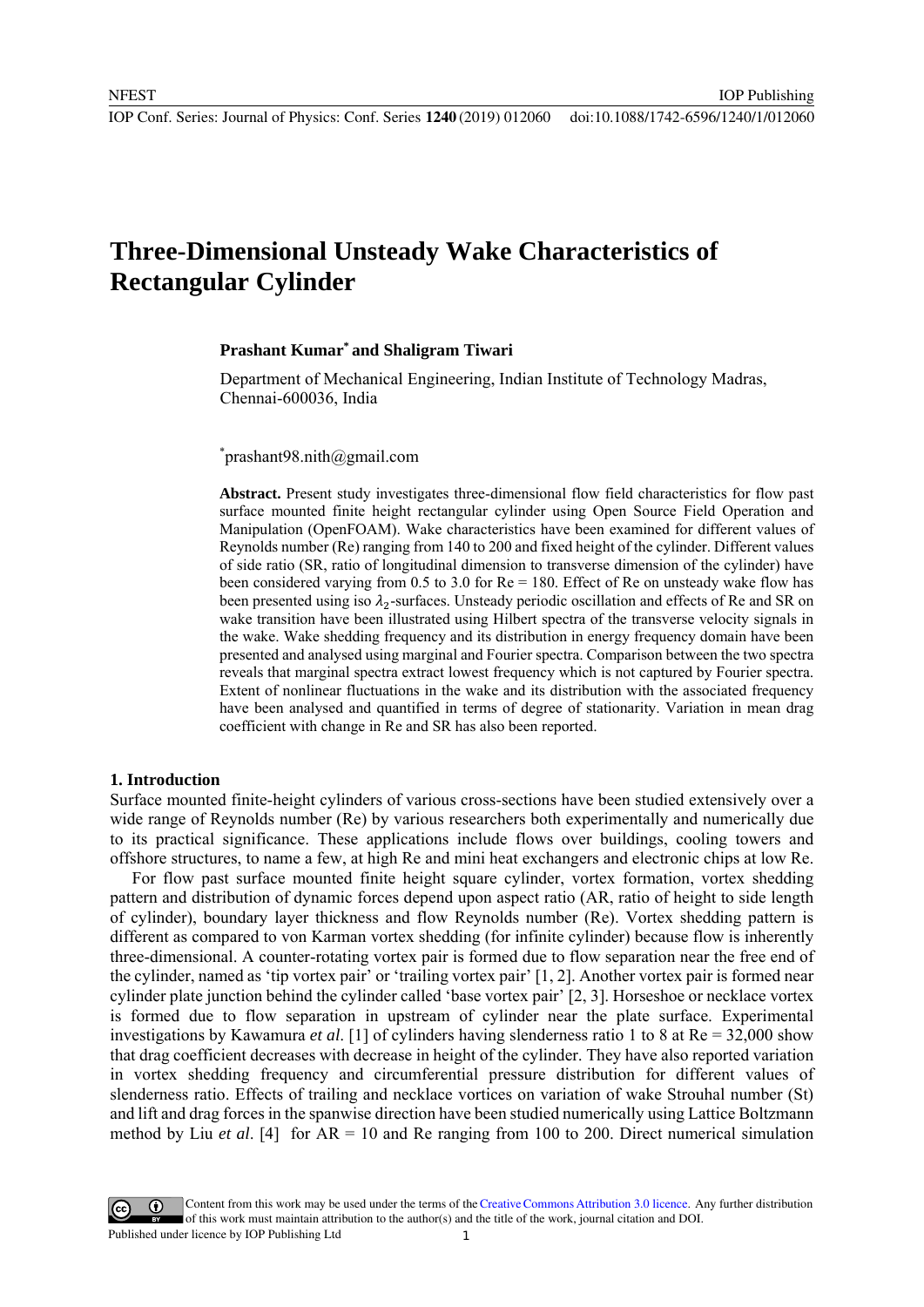(DNS) for flow past surface mounted finite height square cylinder shows that flow is steady for AR equal to 2 and unsteady with anti-symmetric mode of vortex shedding for  $AR \ge 3$  at  $Re = 250$  [5]. DNS computations have been carried out for wall mounted square cylinder of  $AR = 4$  and Re varying from

50 to 1000 by Zhang *et al*. [6]. They observed that formation of mean streamwise vortex structure strongly depends on Re and three different structures are formed depending on ranges of Re, viz. dipole type, quadrupole type and six vortex type. Transitions in the wake from steady to turbulence have been reported by Rastan *et al.* [7] for  $AR = 7$ . They reported that unsteadiness triggers in the range of Re from 75 to 85. Wake instability intensifies for Re values between 150 and 200 and finally flow becomes turbulent for  $Re > 200$ .

Present study deals with flow past surface mounted rectangular cylinder with varying side ratio (SR, ratio of longitudinal dimension to transverse dimension of the cylinder) for fixed height of the cylinder. Unsteady wake characteristics have been investigated for different values of Re in the range of 140 to 200 for  $SR = 1.0$  and  $SR$  varied from 0.5 to 3.0 for  $Re = 180$ . Effects of Re and SR on transient fluctuations in the wake have been disclosed using Hilbert spectra and quantified with the help of degree of stationarity.

#### **2. Problem formulation**

Figure 1 shows schematic of three-dimensional computational domain of finite height square cylinder mounted on a plate surface. Side ratio  $(SR = b/d)$  is defined as ratio of longitudinal to transverse dimension of the cylinder. Transverse dimension (*d*) is the characteristic dimension and has been kept fixed. Longitudinal dimension (*b*) is varied such that  $SR = 0.5, 1.0, 1.2, 1.5, 1.8, 2.0, 2.5$  and 3.0. Height (*H*) of the cylinder is fixed and is equal to 4*d*. Length, width and height of the computational domain are  $L_1 = 32d$ ,  $L_2 = 10d$  and  $L_3 = 10d$  with origin of the coordinate system fixed at the base of cylinder as shown in figure 1. Cylinder is placed at a distance of 8*d* from inlet. Uniform velocity has been considered at the inlet corresponding to Re values of 140, 160, 180 and 200.



**Figure 1.** Schematic of three-dimensional computational domain.

#### **3. Governing equations and boundary conditions**

#### *3.1. Governing equations*

Three-dimensional unsteady momentum and continuity equations have been solved considering laminar and incompressible flow. Non-dimensionalized form of mass and momentum conservation equations in indicial form can be represented as

$$
\frac{\partial u_i}{\partial x_i} = 0 \tag{1}
$$

$$
\frac{\partial u_i}{\partial t} + \frac{\partial (u_i u_j)}{\partial x_j} = -\frac{\partial p}{\partial x_i} + \frac{1}{\text{Re}} \left( \frac{\partial^2 u_i}{\partial x_j \partial x_j} \right)
$$
(2)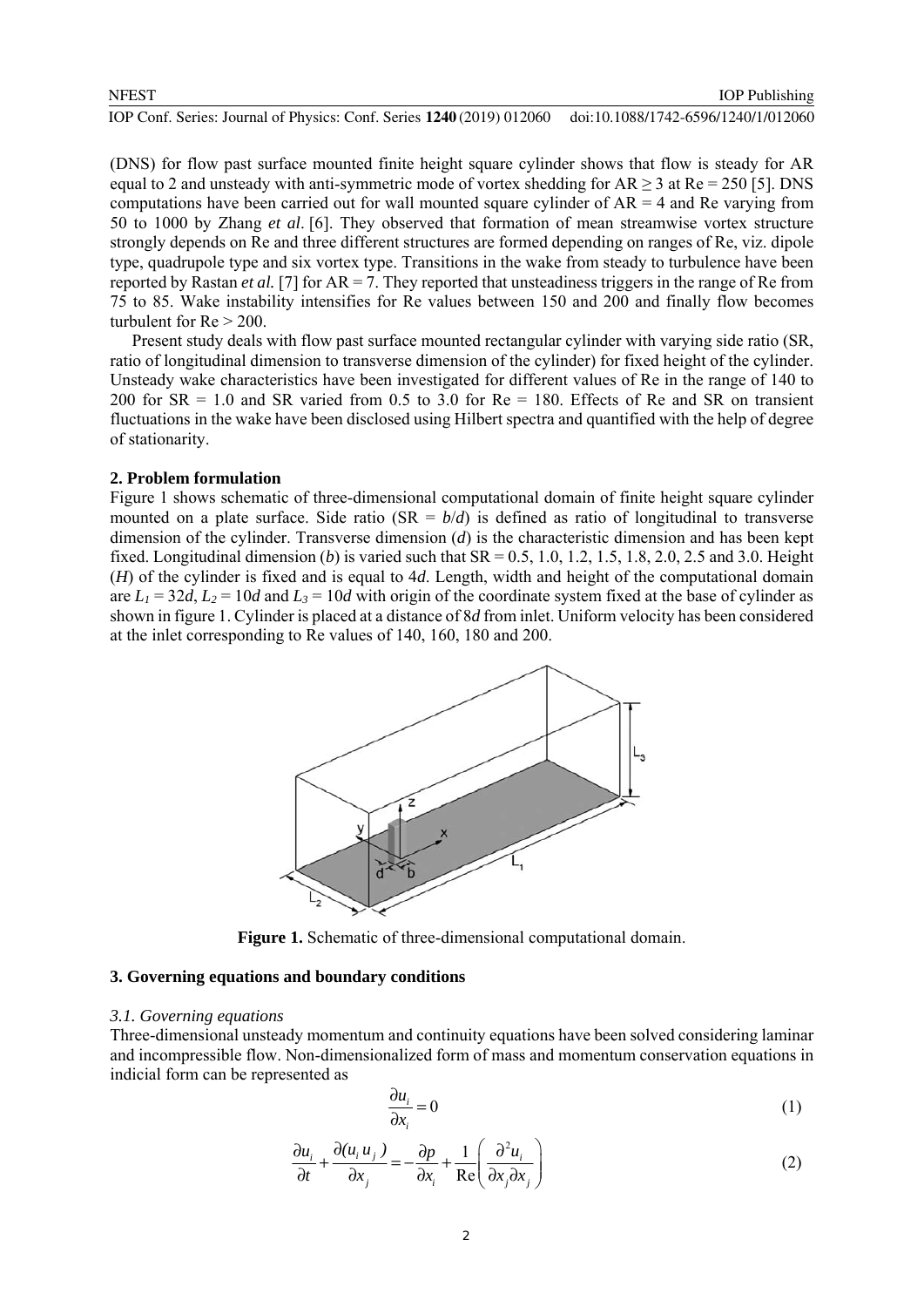IOP Publishing

where  $u_i$  and  $x_i$  are non-dimensionalized velocity component and spatial coordinate respectively in the  $i<sup>th</sup>$  direction. The velocity components  $u_i$  along the *x*, *y* and *z*-directions are *u*, *v* and *w* respectively. Velocity components and coordinate directions are non-dimensionalized using free-stream velocity (  $U_{\infty}$ ) and size (*d*) of the cylinder respectively. Pressure (*p*) is non-dimensionalized using  $\rho U_{\infty}^2$ , where  $\rho$  is density of fluid. Reynolds number (Re) based on characteristic velocity ( $U_{\infty}$ ) and characteristic dimension (*d*) is defined as  $\text{Re} = \frac{U_{\infty}d}{V}$ , where *v* is kinematic viscosity of the fluid.

### *3.2. Boundary conditions*

Boundary conditions prescribed at cylinder and different surfaces of the computational domain are summarized below.

- Inlet: Uniform velocity,  $(u = U_{\infty}, v = w = 0)$
- Outlet: Pressure outlet, ( $p = p_{\infty}$ )
- Cylinder and plate surfaces: No-slip and impermeable boundary conditions, ( $u = v = w = 0$ )
- Top surface: Free-slip and impermeable boundary conditions,  $w = 0$ ,  $\frac{\partial u}{\partial y} = 0$ ,  $\frac{\partial v}{\partial y} = 0$ ,  $\frac{\partial p}{\partial y} = 0$  $\left(w=0, \frac{\partial u}{\partial z}=0, \frac{\partial v}{\partial z}=0, \frac{\partial p}{\partial z}=0\right)$
- Side surfaces: Periodic boundary conditions

### **4. Grid and numerical technique**

#### *4.1. Grid independence study*

Grid mesh has been generated using commercial software ANSYS ICEM CFD 17.2. Structured hexahedral grid with high grid density near cylinder surface has been used as shown in figure 2. Grid independence study has been carried out for both radial and circumferential grid distributions for square cross-section cylinder, i.e. SR = 1.0 at Re = 180. Mean drag coefficient (*Cdmean*) for four different grid divisions around circumference of the cylinder and corresponding total number of nodes has been reported in table 1(a). It can be noted that % change in the value of *Cdmean* is insignificant as the number of grid divisions changes from 120 to 140. Grid convergence study has been further extended for near wall grid size (∆ݎ(. Four different values of ∆ݎ and corresponding total number of nodes and *Cdmean* has been reported in table 1(b). No significant change in the value of *Cdmean* has been witnessed as the values of ∆ݎ reduce from 0.007 to 0.005. Accordingly, all the computations have been performed considering 0.007 as near wall grid size with 120 grid divisions around circumference of the cylinder.

![](_page_3_Figure_13.jpeg)

**Figure 2.** Grid distribution around the cylinder.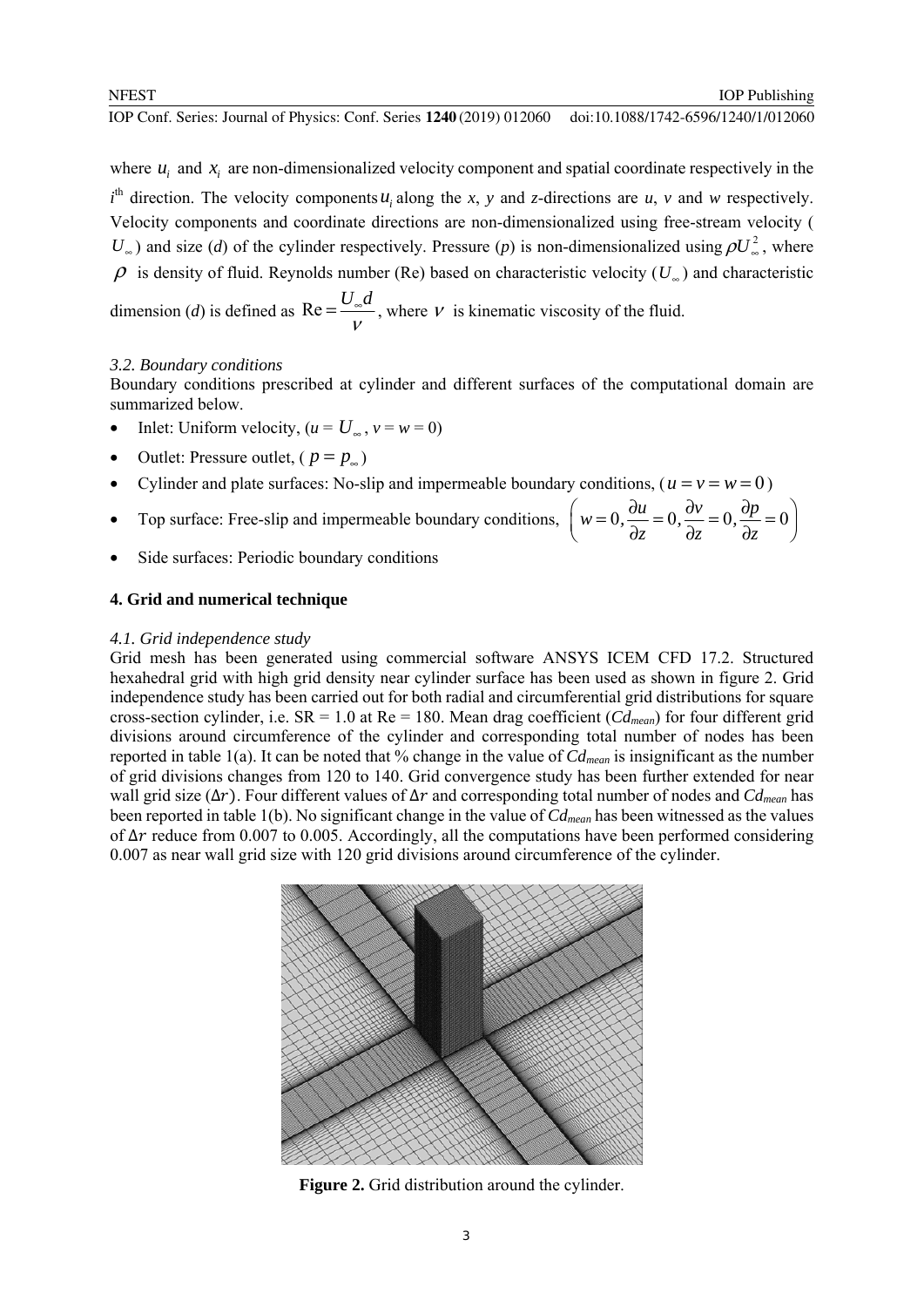| Grid           | Grid divisions around Total no of |         | $Cd_{mean}$ | $%$ change |
|----------------|-----------------------------------|---------|-------------|------------|
|                | the cylinder                      | nodes   |             |            |
| G1             | 80                                | 822780  | 1.2216      | 0.573      |
| G <sub>2</sub> | 100                               | 992210  | 1.2286      | 0.187      |
| G <sub>3</sub> | 120                               | 1130750 | 1.2309      | 0.065      |
| G4             | 140                               | 1310620 | 1 2317      |            |
|                |                                   |         |             |            |

**Table 1(a).** Mean drag coefficient (*Cdmean*) for different grid divisions around the cylinder.

**Table 1(b).** Mean drag coefficient (*Cdmean*) for different values of near wall grid size.

| Grid           | Near wall cell size | Total no of<br>nodes | $Cd_{mean}$ | $%$ change |
|----------------|---------------------|----------------------|-------------|------------|
| G1             | 0.013               | 829160               | 1.2207      | 0.696      |
| G <sub>2</sub> | 0.010               | 982370               | 1.2292      | 0.219      |
| G <sub>3</sub> | 0.007               | 1127380              | 1.2319      | 0.057      |
| G4             | 0.005               | 1321230              | 1.2326      |            |

#### *4.2. Numerical technique*

Governing equations have been solved using Open Source Field Operation and Manipulation (OpenFOAM) C++ libraries based on finite volume discretization on collocated grids. Pressure and velocity coupling have been resolved using Pressure Implicit with Splitting of Operators (PISO) algorithm with two PISO corrector loops. Convective term is discretized using Gauss cubic scheme. Pressure and diffusive terms are discretized using Gauss linear scheme. First order Euler implicit scheme is employed for time marching in the momentum equation. For accuracy and numerical stability of time derivative, time step has been adopted such that maximum Courant number remains below 0.5 for all the computations. For pressure and momentum convergence in every time step, absolute convergence criteria is set as 10-6.

#### **5. Results and discussion**

#### *5.1. Validation of computations*

Numerical scheme used in present computations has been validated with direct numerical simulations (DNS) for flow past finite height square cylinder (AR = 3) mounted on a plate surface at Re = 250. Variation of time-averaged streamwise velocity component (*umean*) along transverse direction (*y*direction) has been plotted from the present computations at  $x = 3$  and  $z = 2.5$  and compared with variation reported by Saha [5]. Streamwise velocity distribution is found to be similar to the variation observed using DNS [5].

#### *5.2. Three-dimensional instantaneous flow structure*

Vortical motion in the wake has been identified and presented using  $\lambda_2$ -criteria and defined as second largest eigen value of the tensor,  $S^2 + \Omega^2$ , where *S* is strain rate tensor and  $\Omega$  is vorticity tensor [8]. For visualizing sense of rotation of vortices, z-vorticity is superimposed on iso  $\lambda_2$ -surfaces of magnitude 0.02. Red and blue contours show anti-clockwise and clockwise sense of rotation respectively.

Figure 4 shows iso  $\lambda_2$ -surfaces for SR = 1.0 and different values of Re. Flow is found to be unsteady with anti-symmetric mode of vortex shedding for all values of Re. For Re = 140, long streamwise slender structures are formed and detach alternatively from side surfaces of the cylinder as shown in figure 4(a). However, with increase in Re, hairpin vortices are observed in the wake region. Furthermore, the wake seems more disorganized as these vortices shed early (length of shear layer decreases) with increase in Re. Figure 5 shows iso  $\lambda_2$ -surfaces for different values of SR at Re = 180. Flow is observed to be unsteady with formation of hairpin vortices up to  $SR = 1.5$ . For higher values of  $SR \geq 1.8$ ), time independent flow has been observed with formation of long streamwise slender structures as shown in figures  $5(e)$  and  $(f)$ .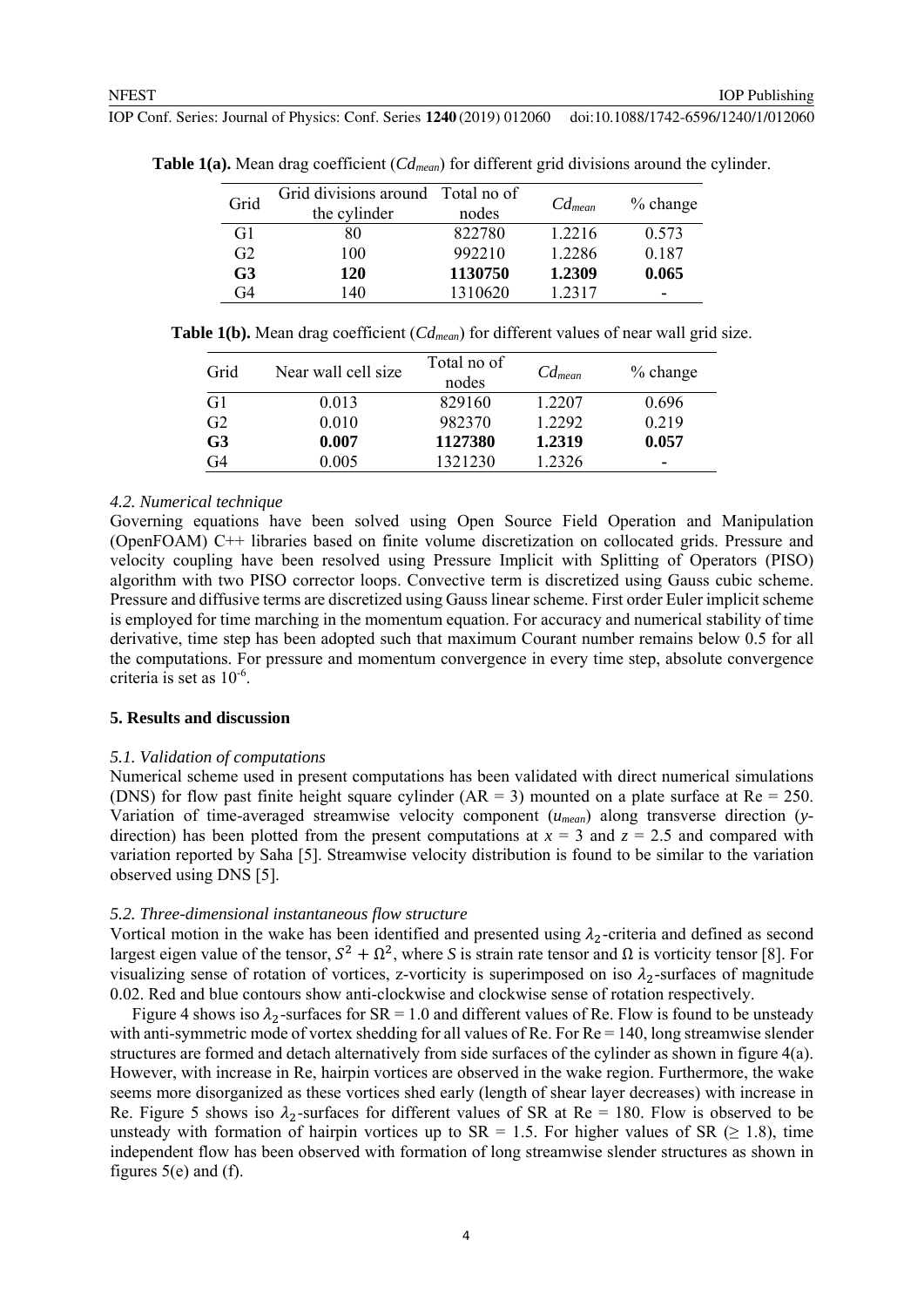![](_page_5_Figure_3.jpeg)

**Figure 3.** Variation of  $u_{mean}$  along transverse direction (*y*-direction) for  $AR = 3$  at  $x = 3$  and  $z = 2.5$ .

![](_page_5_Figure_5.jpeg)

**Figure 4.** Instantaneous iso  $\lambda_2$ -surfaces, colored with z-vorticity, for SR = 1.0 and different values of Re (a) Re = 140 (b) Re = 160 (c) Re = 180 (d) Re = 200.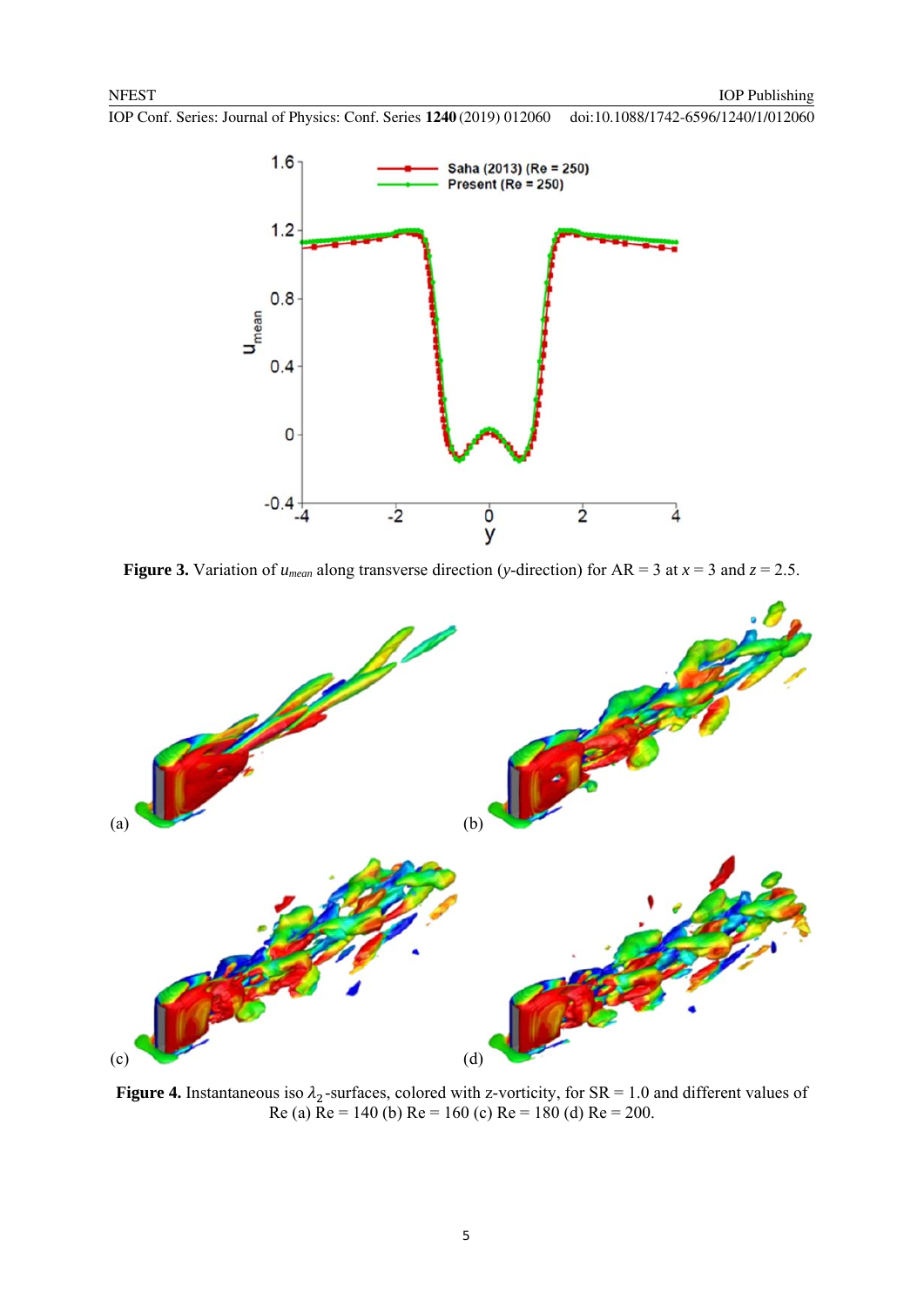![](_page_6_Figure_3.jpeg)

**Figure 5.** Instantaneous iso  $\lambda_2$ -surfaces, colored with z-vorticity, for Re = 180 and different values of SR (a) SR = 0.5 (b) SR = 1.0 (c) SR = 1.2 (d) SR = 1.5 (e) SR = 1.8 (f) SR = 2.0.

#### *5.3. Hilbert Huang transformation (HHT)*

Fast Fourier transform (FFT) is a powerful toll for decomposition of linear systems and stationary or periodic data over time into basis functions of constant amplitude and frequency. Deviation from stationarity of the time series data indicates multiple spurious harmonics that result in spreading of energy revealing less physical meaning [9]. HHT offers decomposition of any multi-component complex signal into different mono-component basis functions without loss of physical and realistic information as basis functions are obtained from the primary signal. Frequency of component signals, named as "instantaneous frequency (IF)", varies locally with time. The primary outcome of HHT is frequency-energy-time distribution of each decomposed signal known as "Hilbert spectra". Different operations involved in HHT have been explained in Neeraj and Tiwari [10].

Transverse velocity components for different values of Re and SR have been depicted in figures 6(a) and 6(b) respectively. Amplitude of velocity signals increases with increase in Re while it decreases with increase in SR. Hilbert spectra corresponding to transverse velocity signals for  $SR = 1.0$  and different values of Re have been illustrated in figure 7. Variation of IF with time is labelled on y-axis in the Hilbert spectrum. Contours show square of amplitude or energy density corresponding to each IMF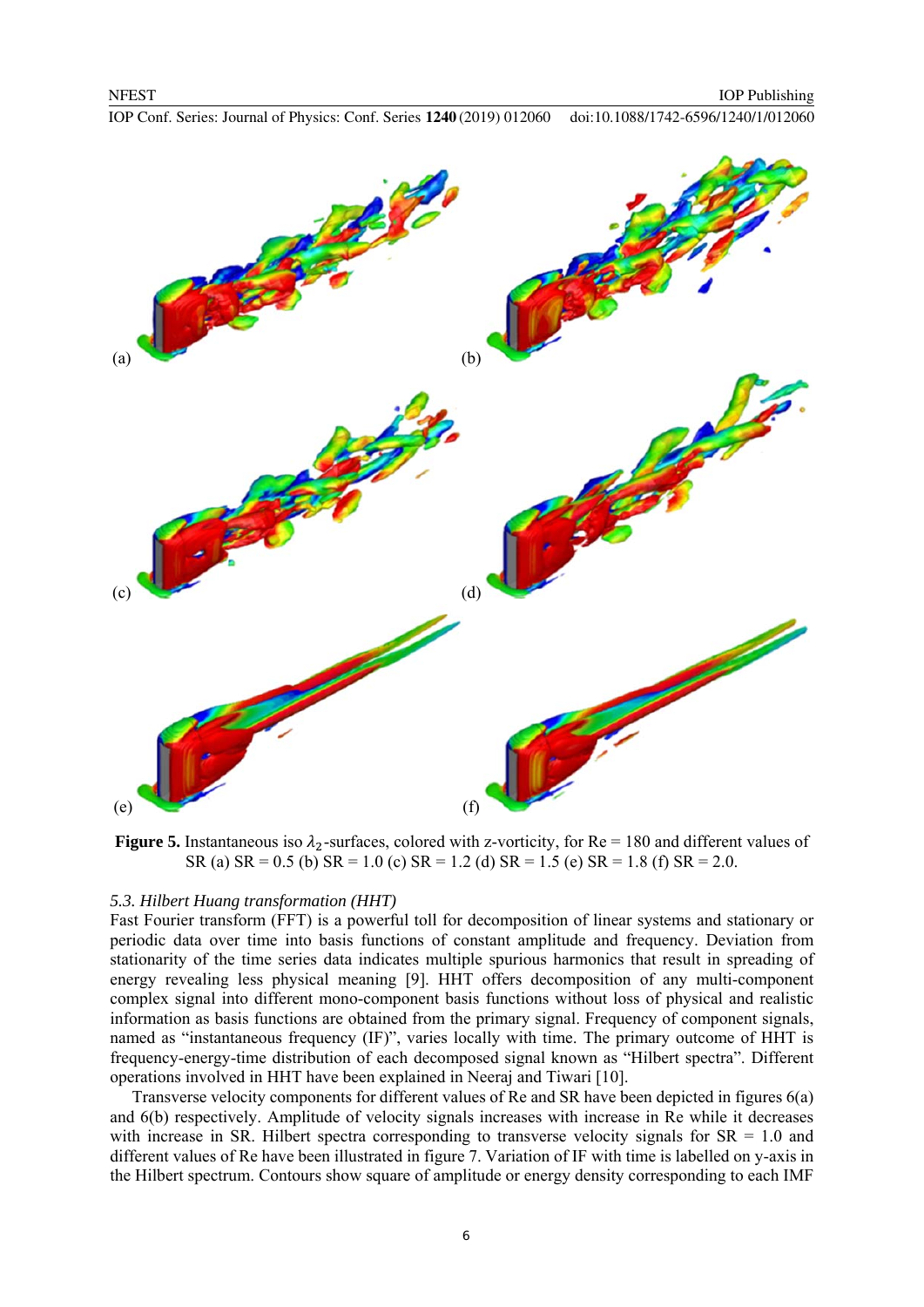#### **NFEST**

IOP Conf. Series: Journal of Physics: Conf. Series **1240** (2019) 012060 doi:10.1088/1742-6596/1240/1/012060

in the Hilbert spectra. Red and blue colours in the contour represent maximum and minimum energy density. Appearance of different waveforms in the spectra represents IF distribution corresponding to IMFs. For an IMF similar to harmonic function (sine or cosine) frequency is constant over time indicates straight line in the spectra. Increase in bandwidth of IMF indicates intra-wave modulations showing deviation from harmonic function. On the other hand, intermixing of IMFs indicates inter-wave modulations. Existence of inter-wave and intra-wave modulations is a signature of nonlinear fluctuations in the wake. Presence of different distinguishable frequency bands in the Hilbert spectra reveals strong periodic flow behaviour while intermixing of IMFs indicates aperiodic flow behaviour signifying strong nonlinearity.

![](_page_7_Figure_4.jpeg)

**Figure 6.** Time signals of transverse velocity component for different values of (a) Re and (b) SR.

![](_page_7_Figure_6.jpeg)

**Figure 7.** Hilbert spectra of transverse velocity signals for  $SR = 1.0$  and different values of Re.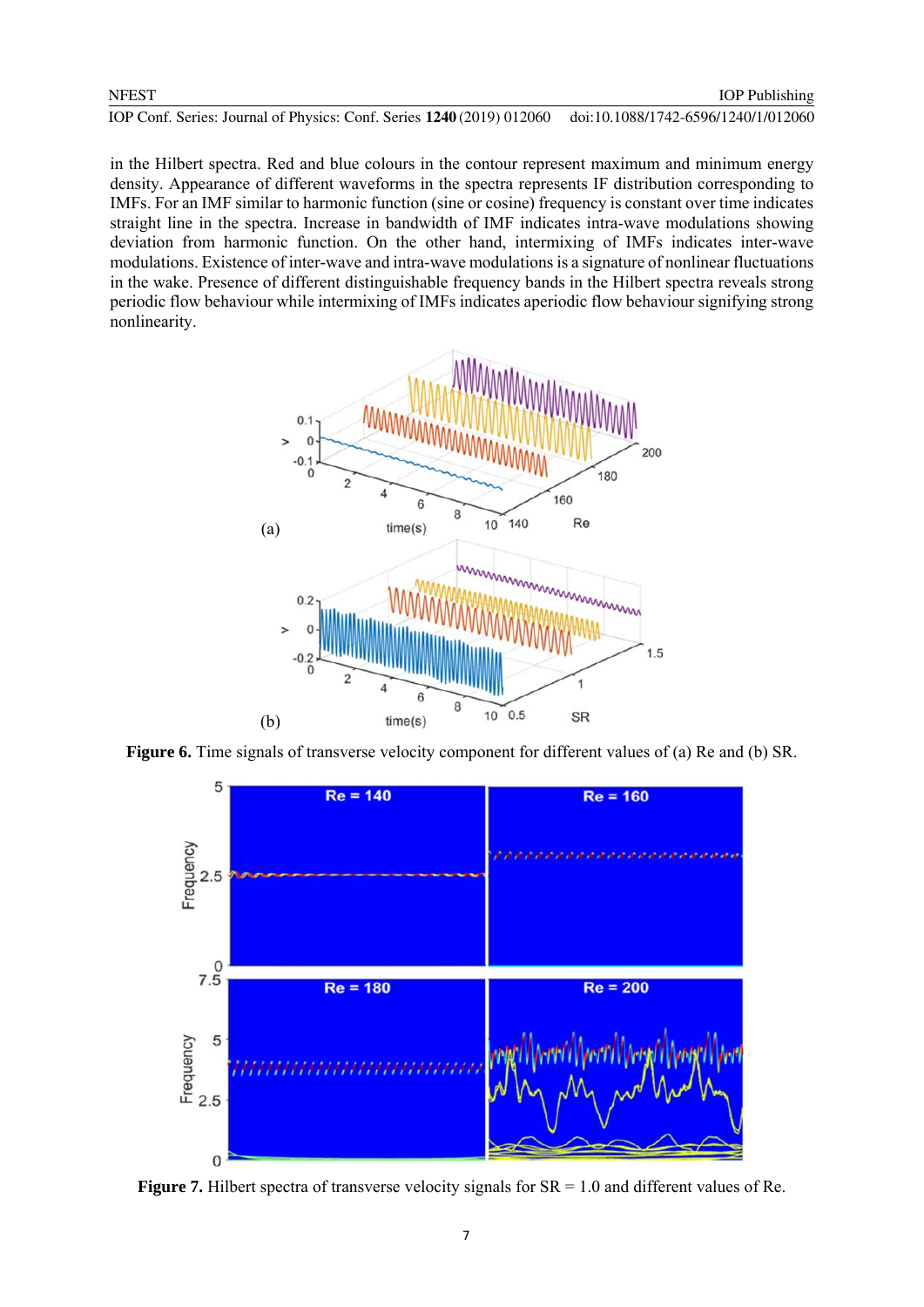For Re = 140, 160 and 180, appearance of IMFs in different frequency bands is an indication of strong periodic flow. However, at  $Re = 200$ , inter-wave and intra-wave modulations indicate that nonlinearity intensifies and the wake oscillations do not remain periodic. Furthermore, with increase in Re, mean frequency and bandwidth of the dominant frequency increases, signifying increase in nonlinear fluctuations as shown in figure 7. Effect of SR on frequency distribution at Re = 180 is shown in figure 8. Flow is observed to be periodic for all values of  $SR$  except for  $SR = 0.5$ . Presence of low frequency IMFs in the Hilbert spectrum for  $SR = 0.5$  disturbs the periodicity of the wake. It is interesting to note that with increase in SR, wake stabilizes as indicated by decease in intra-wave frequency modulations and decrease in mean dominant frequency.

![](_page_8_Figure_3.jpeg)

**Figure 8.** Hilbert spectra of transverse velocity signals for  $Re = 180$  and different values of SR.

Frequency-energy distribution extracted from the Hilbert spectra has been represented in marginal spectra. Figure 9 shows marginal spectra (left) and Fourier spectra (right) for different values of Re and SR. HHT is distinguished from other standard techniques due to its capability of decomposition of a signal into lowest possible frequency of the component signals. For Re = 180 and 200, different spikes can be witnessed in the marginal spectrum in the frequency range of 2.5 to 4.8 Hz. On the other hand, only single frequency appears in the Fourier spectrum. In addition, very low frequency components can be observed in the marginal spectrum which disturbs the periodicity of the wake. Similarly, for,  $SR =$ 0.5, multiple peaks are present in the marginal spectrum over wide range of frequencies indicating strong nonlinear wake oscillations as shown in figure 9(b). However, single dominant peak appears in the Fourier spectrum indicating wake is periodic with this frequency. The upper edge of HHT over other techniques is that it quantifies the nonlinear fluctuations present in a time signal. An index that provides such variation with frequency is expressed in terms of 'degree of stationarity DS(f)'. Figure 10 illustrates distribution of DS(f) with frequency for different values of Re and SR. It can be observed that value of DS(f) intensifies over range of frequencies with increase in Re and is found to be maximum at  $Re = 200$ indicating maximum nonlinear interactions in the wake. However, for lower values of  $Re$  (= 140 and 160), appearance of single peak signifies nonlinearity is involved only with the dominant frequency as shown in figure 10(a). Extent of nonlinear fluctuation is witnessed to be maximum for  $SR = 0.5$  and decreases with increase in SR as shown in figure 10(b).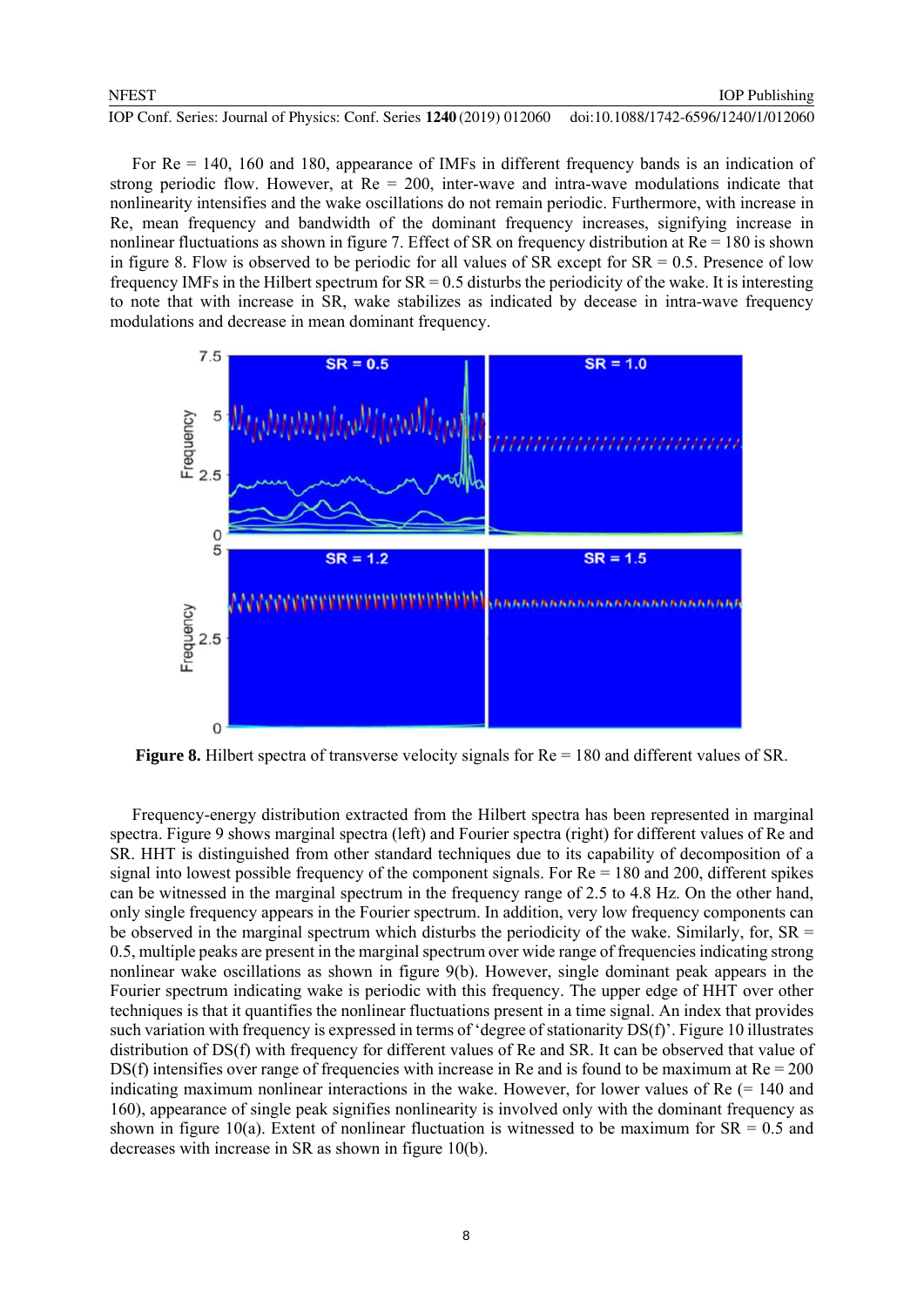![](_page_9_Figure_3.jpeg)

**Figure 9.** Marginal spectra (left) and Fourier spectra (right) for different values of (a) Re (b) SR.

![](_page_9_Figure_5.jpeg)

**Figure 10.** Degree of stationarity for different values of (a) Re (b) SR.

#### *5.4. Dynamic characteristic*

Figures 11(a) and 11(b) show variation in mean drag coefficient (*Cdmean*) with change in Re and SR respectively. *Cd<sub>mean</sub>* is found to increase with increase in Re and is maximum at  $Re = 200$  for  $SR = 1.0$ . On the other hand, it decreases with increase in SR of the cylinder at  $Re = 180$  as shown in figure 11(b). For  $SR = 0.5$ , large recirculation region behind the cylinder causes more pressure drop resulting in maximum drag force on the cylinder.